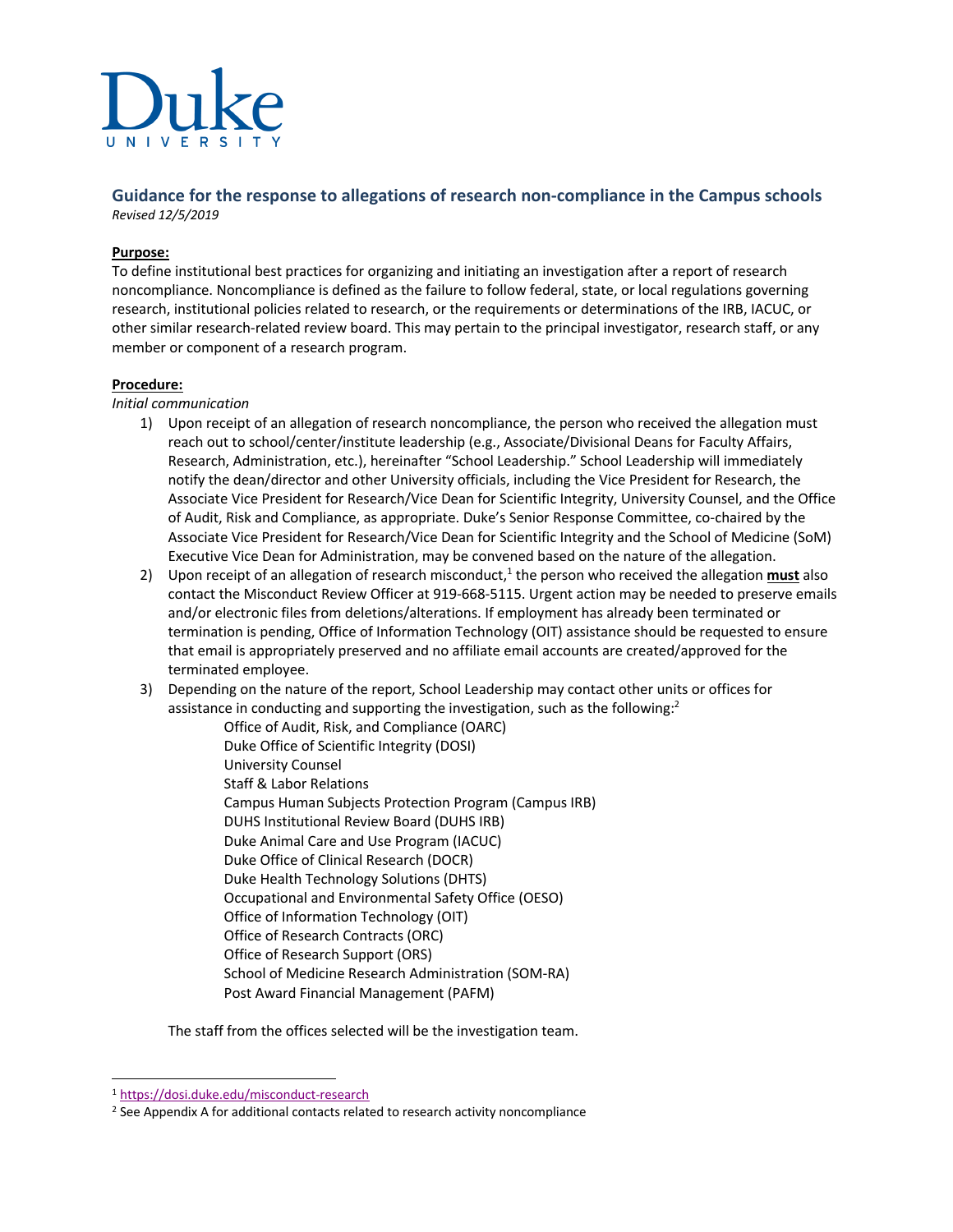- 4) School Leadership will reach out to the department chair (or institute/center director) and business manager to help facilitate the investigation and any required document sequestration. Communications with the principal investigator and/or other research staff involved in the report may also require coordination with department chair, institute/center director, and/or business manager. In the event that the department chair, institute/center director, and/or business manager are implicated by the allegation, this step may be omitted.
- 5) As needed, based on the nature of the report and sponsor requirements, School Leadership or other appropriate institutional official(s) will notify the sponsor(s) of the ongoing investigation as well as facilitate future communication to the sponsor or federal agencies. Coordination with University Counsel is required for sponsor/agency notification.

## *Initial meeting*

- 1) Upon receipt of an allegation of noncompliance, School Leadership will assess the allegation and reach out to the office(s) needed to assist in the investigation and schedule an urgent meeting/conference call. At this meeting, roles will be assigned based on the nature of the complaint (e.g., data issues, research billing concern, IRB complaint, etc.).
- 2) A secure Duke Box folder should be created as a secure repository for documents related to the investigation. Key information and a running list of actions and decisions made should be kept in the Box documentation that are easily identified and updated regularly for all parties to access.
- 3) Confirm which office and staff member(s) will take the lead in the investigation ("Investigation Lead"). If there are multiple allegations to the report spanning the expertise of multiple offices, ensure there is single point person for each office needing to be involved in the investigation. The overall Investigation Lead will keep all records and coordinate communication with the individuals involved. Potential conflicts of interest must be reviewed prior to determining which individuals should be involved in the investigation. Anyone with potential or perceived conflicts of interest must not participate in the investigation or meetings.
- 4) Create a contact list of office and cell phone numbers for everyone involved in investigating the allegation and upload that list to the Box folder.
- 5) If additional support is needed to conduct the investigation, sequester records, and/or review records, this assistance may be available from the Office of Research/Duke Office of Scientific Integrity.

### *Sequestration logistics*

In the event that study or laboratory files or other documents or evidence must be sequestered, the following procedure should be followed:

- 1) Sequestration should be conducted before or at the time the faculty or staff are notified of the allegation to ensure that all records are preserved.
- 2) Identify one investigation team member to provide support and assistance to the team in executing the sequestration (the "Logistics Lead"). Tasks should include (appropriate tasks may be delegated to administrative personnel):
	- a. Obtain a fund code, if needed, through the school finance office and determine who will manage the code
	- b. Arrange for moving boxes to be available at the site of sequestration (must not arrive before sequestration)
	- c. Schedule appropriate vendor to move boxes and/or secure carts or personnel to assist in moving boxes from sequestration site to secure storage site
	- d. Ensure OIT or school-based IT resources has sufficient electronic storage available and is available to participate on sequestration team
	- e. Determine secure location to store boxes, if not already identified, and ensure controlled access to location (i.e., limit number of keys)
	- f. Identify a backup contact person to assist Logistics Lead when receiving boxes coming from longterm storage
	- g. Arrange for use of a copier and copy code, if needed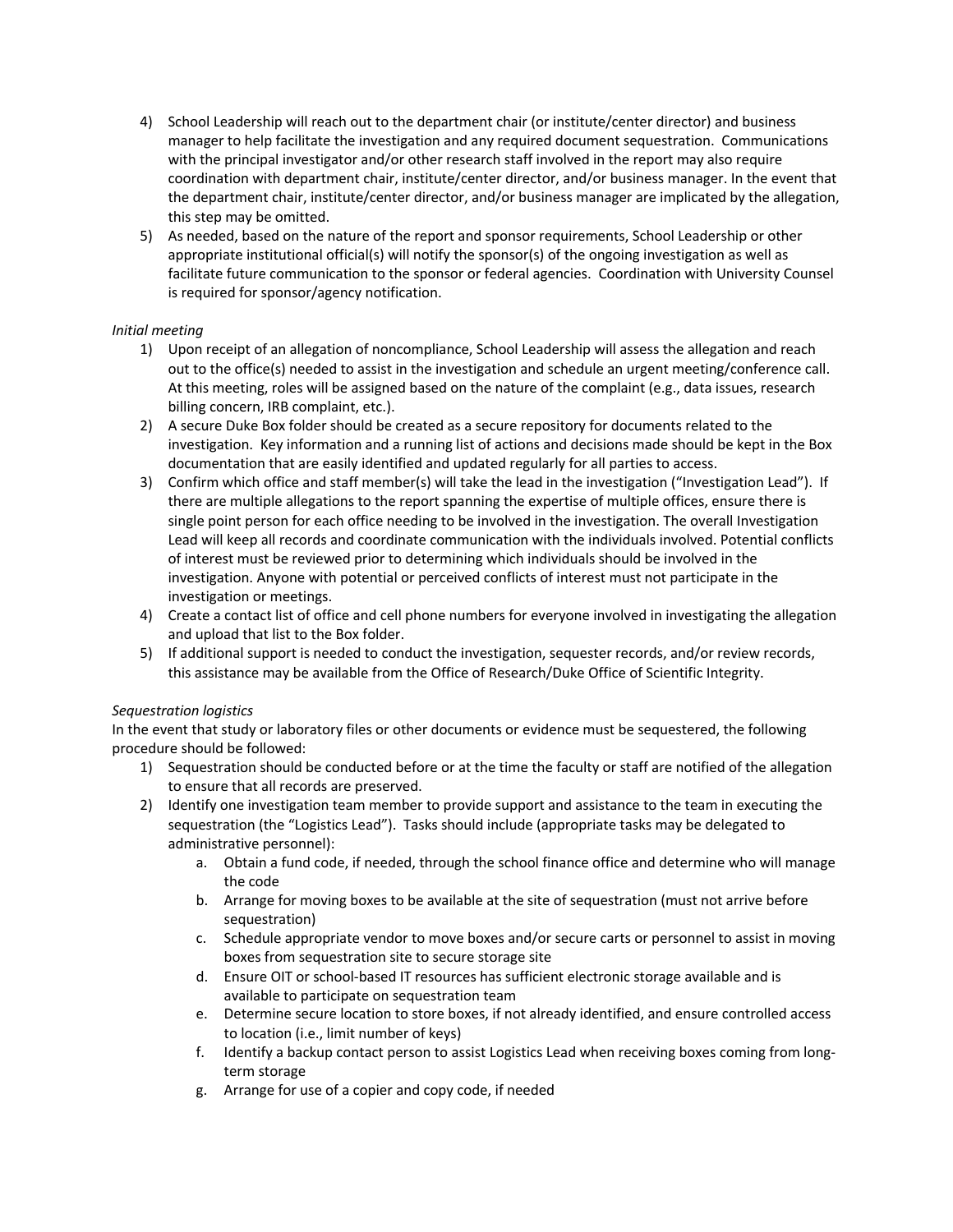- h. Assist in scheduling meetings and/or conference calls for staff involved in conducting investigation
- 3) Confirm with Logistics Lead that the supplies and personnel will be available by the requested date and time of sequestration prior to alerting department/division leadership of the date/time of sequestration.
- 4) Based on the nature of the complaint, alert department or institute/center leadership to the sequestration when the timing is known or shortly after sequestration occurs. The respondent of the allegation must **not** be notified in advance of the sequestration.
- 5) At least two personnel assisting with the investigation should be present to observe the entire sequestration process.
- 6) Keep a record of the number of boxes per study or other general description of contents of each box collected from the research site. Have the study coordinator, lab manager, or other study or lab team member sign this document confirming that the boxes will be sequestered.
- 7) In the event that additional resources or supplies are needed, the staff member conducting the sequestration should reach out to the Logistics Lead to request assistance.

## *Communication logistics*

- 1) The Logistics Lead should schedule regular meetings with the Investigation Lead(s) and school and Provost's Office leadership. Frequency can be determined at start of investigation. Each lead should state a summary of activities, decisions, and upcoming events at the meeting.
- 2) Any changes to the scope or plan for the investigation should be communicated to all personnel involved (e.g., adding/removing studies from review, changing percentage of review, etc.). The point person should notify all leads/contacts when a change is made and update associated documents.
- 3) Files should be uploaded in Box for group review, when possible.
- 4) At the conclusion of the investigation, the Investigation Lead or other designated person, with input from School Leadership and others involved in the investigation, should provide a summary of findings and recommendations to the investigation group, Provost's Office leadership, OARC, University Counsel, and to the department/center/institute leadership of the matter being investigated. This report should include necessary corrective action measures, a timeline for completion, and the person/office responsible for ensuring completion. Additionally, institutional processes should be reviewed to determine whether new policies/ procedures are required or existing policies/procedures need to be updated.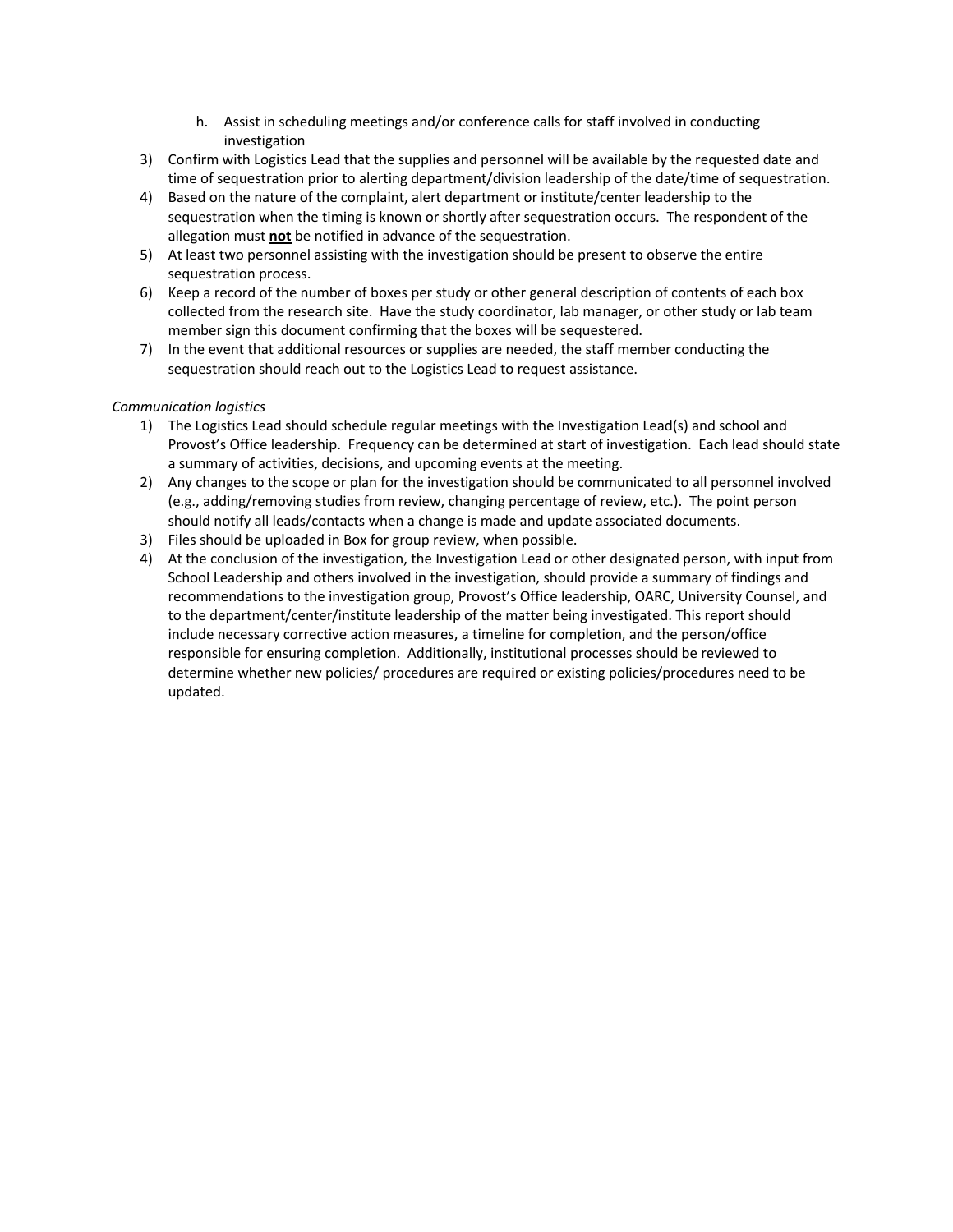# Appendix A

# **Research Activity Noncompliance / Internal Checklist**

| Question                    | <b>Answer</b> |           | Contact                                                                      |
|-----------------------------|---------------|-----------|------------------------------------------------------------------------------|
|                             |               |           |                                                                              |
| Is there a potential safety | Yes           | <b>No</b> | IF IN IMMEDIATE DANGER, DIAL 911 TO CONTACT CAMPUS POLICE                    |
| concern?                    |               |           |                                                                              |
|                             |               |           | If it involves undergraduate students:                                       |
|                             |               |           | Mary Pat McMahon, Vice Provost/Vice President for Student Affairs            |
|                             |               |           | 919-684-3737, studentaffairs@duke.edu                                        |
|                             |               |           |                                                                              |
|                             |               |           | If it involves a postdoc:                                                    |
|                             |               |           | Molly Starback, Administrative Manager, Office of Postdoctoral Services      |
|                             |               |           | 919-681-7154, molly.starback@duke.edu                                        |
|                             |               |           | If it involves graduate students:                                            |
|                             |               |           | Jacqueline Looney, Senior Associate Dean for Graduate Programs and Associate |
|                             |               |           | Vice Provost for Academic Diversity, The Graduate School                     |
|                             |               |           | 919-684-2056 jlooney@duke.edu                                                |
|                             |               |           | Beth Sullivan, Associate Dean for Research Training, School of Medicine      |
|                             |               |           | 919-684-9038, beth.sullivan@duke.edu                                         |
|                             |               |           |                                                                              |
|                             |               |           | If human subjects are involved:                                              |
|                             |               |           | Holly Williams, Director, Campus IRB                                         |
|                             |               |           | 919-684-3030, holly.williams.irb@duke.edu                                    |
|                             |               |           | Adrian Hernandez, Vice Dean for Clinical Research, School of Medicine        |
|                             |               |           | 919-668-7515, adrian.hernandez@duke.edu                                      |
|                             |               |           | Jennifer Adams, DUHS Director of Clinical Risk Management                    |
|                             |               |           | 919-684-3277, jennifer.c.adams@duke.edu                                      |
|                             |               |           |                                                                              |
|                             |               |           | If it involves faculty or staff:                                             |
|                             |               |           | Campus faculty or staff:                                                     |
|                             |               |           | Larry Carin, Vice President for Research                                     |
|                             |               |           | 919-681-6438 carin@duke.edu                                                  |
|                             |               |           | SoM faculty:                                                                 |
|                             |               |           | Ann Brown, Vice Dean for Faculty                                             |
|                             |               |           | 919-684-5002, ann.brown@duke.edu                                             |
|                             |               |           | SoM staff:                                                                   |
|                             |               |           | Scott Gibson, Executive Vice Dean for Administration                         |
|                             |               |           | 919-684-3945, j.s.gibson@duke.edu                                            |
|                             |               |           | SoN faculty:                                                                 |
|                             |               |           | Marilyn Hockenberry, Associate Dean for Research Affairs                     |
|                             |               |           | 919-684-9330 marilyn.hockenberry@duke.edu                                    |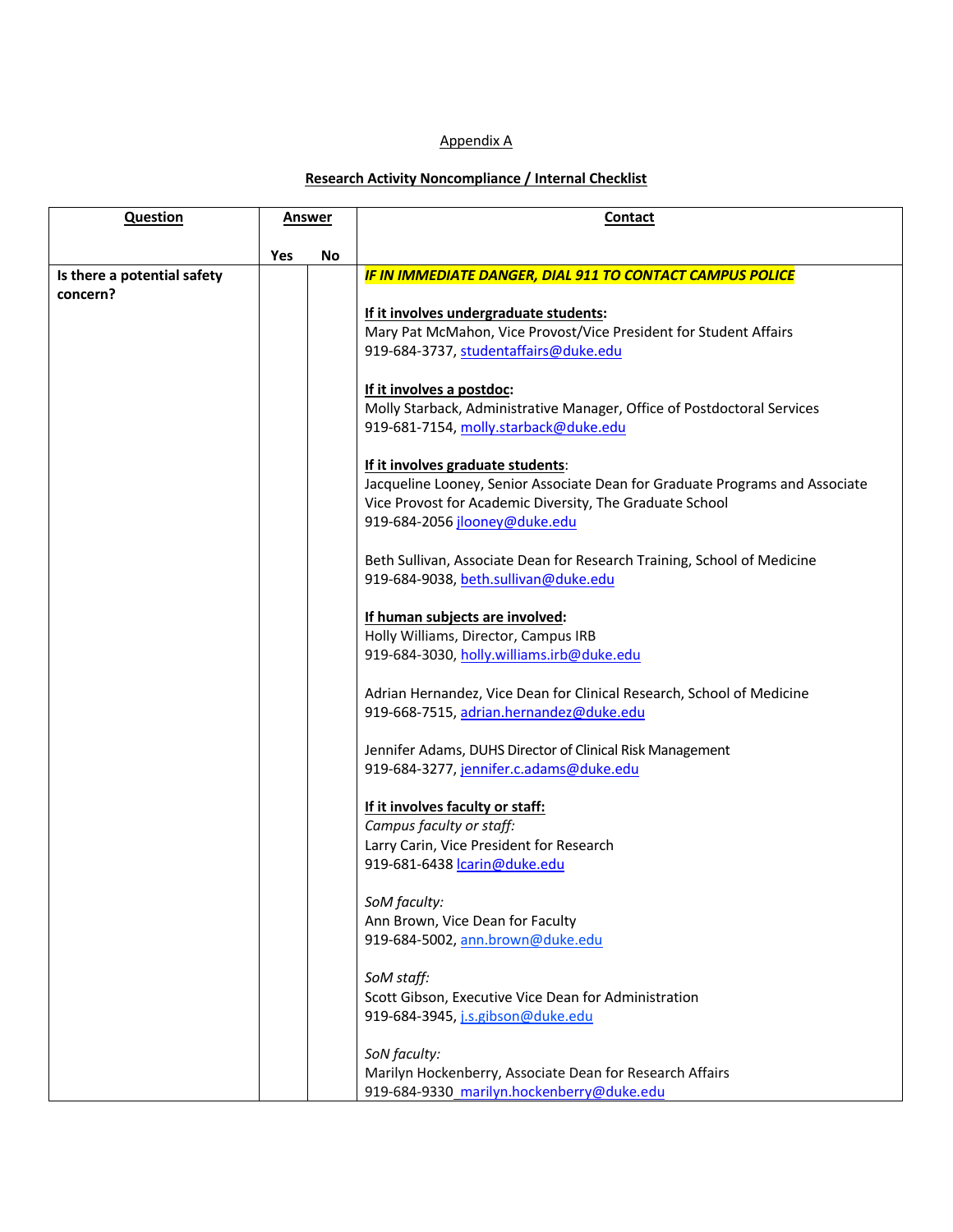| <b>Question</b>                                                                                   | <b>Answer</b> |     | Contact                                                                                                                                                                       |
|---------------------------------------------------------------------------------------------------|---------------|-----|-------------------------------------------------------------------------------------------------------------------------------------------------------------------------------|
|                                                                                                   | <b>Yes</b>    | No. |                                                                                                                                                                               |
|                                                                                                   |               |     |                                                                                                                                                                               |
| Is there a potential Export<br><b>Control or Foreign Corrupt</b><br><b>Practices Act concern?</b> |               |     | Daniel Vick, Director, Office of Export Controls<br>919-668-2711, daniel.vick@duke.edu                                                                                        |
|                                                                                                   |               |     | Bill Nicholson, Office of Counsel<br>919-684-3955, bill.nicholson@duke.edu                                                                                                    |
| Is there a potential biosafety,<br>radiation, or lab safety<br>concern?                           |               |     | Wayne Thomann, Director, Occupational & Environmental Safety Office<br>919-684-6320, wayne.thomann@duke.edu                                                                   |
| Does the matter present<br>potential legal risk to the<br>University?                             |               |     | Ann Bradley Office of Counsel<br>919-613-4401, ann.bradley@duke.edu<br>Scott Elengold, Office of Counsel                                                                      |
|                                                                                                   |               |     | 919-684-3955, scott.elengold@duke.edu                                                                                                                                         |
| Is the matter something that<br>could generate media<br>attention/public interest?                |               |     | Michael Schoenfeld, VP, Public Affairs and Government Relations<br>919-681-3788, michael.schoenfeld@duke.edu                                                                  |
| Does the matter involve<br>sponsored research?                                                    |               |     | Keith Hurka-Owen, Executive Director, Office of Research Support<br>919-681-8687, keith.hurka.owen@duke.edu<br>Laurianne Torres, Associate Dean, Research Administration, SoM |
|                                                                                                   |               |     | 919-613-7436, laurianne.torres@duke.edu<br>Gavin Foltz, Associate Dean and Executive Director, Office of Research<br>Contracts, SoM<br>919-681-0846, gavin.foltz@duke.edu     |
|                                                                                                   |               |     | Nate Martinez-Wayman, Director, Office of Sponsored Programs<br>919-668-5850, nate.martinez-wayman@duke.edu                                                                   |
|                                                                                                   |               |     | James Luther, Associate VP Finance & Research Costing Compliance<br>919-684-5723, james.luther@duke.edu                                                                       |
| Does the matter involve<br>human subjects research?                                               |               |     | Holly Williams, Director, Campus IRB<br>919-684-3030, holly.williams.irb@duke.edu                                                                                             |
|                                                                                                   |               |     | David Falcone, Director, Privacy, Ethics, and Compliance<br>919-684-0303, david.falcone@duke.edu                                                                              |
|                                                                                                   |               |     | Susanna Naggie, Associate Dean for Clinical Research Initiatives and Regulatory<br>Affairs, DUHS IRB<br>919-681-5220, susanna.naggie@duke.edu                                 |
|                                                                                                   |               |     | Denise Snyder, Associate Dean for Clinical Research, School of Medicine, SoM<br>919-660-7580, denise.snyder@duke.edu                                                          |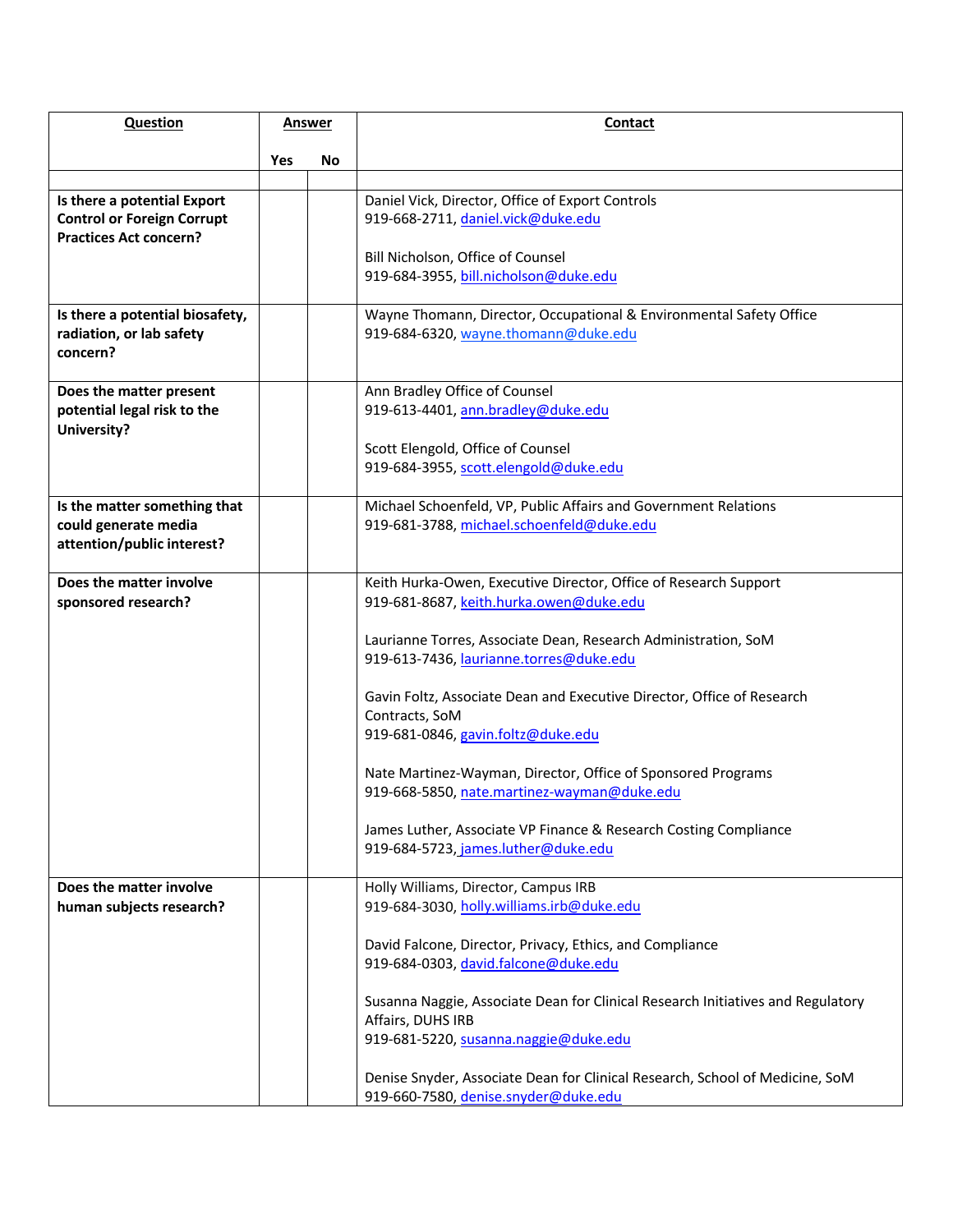| <b>Question</b>                                                   | <u>Answer</u> |           | Contact                                                                                                                                                                                                       |
|-------------------------------------------------------------------|---------------|-----------|---------------------------------------------------------------------------------------------------------------------------------------------------------------------------------------------------------------|
|                                                                   |               |           |                                                                                                                                                                                                               |
|                                                                   | Yes           | <b>No</b> |                                                                                                                                                                                                               |
| Are there subject billing<br>implications?                        |               |           | Colleen Shannon, Chief Compliance and Privacy Officer, DUHS Compliance<br>919-668-2573, colleen.shannon@duke.edu                                                                                              |
|                                                                   |               |           | Denise Snyder, Associate Dean for Clinical Research, SoM<br>919-660-7580, denise.snyder@duke.edu                                                                                                              |
| Does the matter involve<br>animals involved in research?          |               |           | Anna Hampton, Director, Office of Animal Welfare Assurance<br>919-668-6721, anna.hampton@duke.edu                                                                                                             |
|                                                                   |               |           | John Norton, Director, Division of Lab Animal Resources<br>919-684-4204, john.norton@duke.edu                                                                                                                 |
| Are there privacy breach<br>considerations (i.e., HIPAA,          |               |           | Colleen Shannon, Chief Compliance and Privacy Officer, DUHS Compliance<br>919-668-2573, colleen.shannon@duke.edu                                                                                              |
| NC privacy laws)?                                                 |               |           | David Falcone, Director, Privacy, Ethics, and Compliance<br>919-684-0303, david.falcone@duke.edu                                                                                                              |
| Are there potential conflict of<br>interest implications?         |               |           | Greg Samsa, Director, Duke Office of Scientific Integrity-COI<br>919-684-3121, greg.samsa@duke.edu                                                                                                            |
| Does the matter involve<br>external activities of an<br>employee? |               |           | Campus faculty or staff:<br>Larry Carin, Vice President for Research<br>919-681-6438 carin@duke.edu                                                                                                           |
|                                                                   |               |           | SoM faculty:<br>Ann Brown, Vice Dean for Faculty, SoM<br>919-684-5002, ann.brown@duke.edu                                                                                                                     |
|                                                                   |               |           | SoM staff:<br>Scott Gibson, Executive Vice Dean for Administration, SoM<br>919-684-3945, j.s.gibson@duke.edu                                                                                                  |
| Does the matter involve                                           |               |           | Contact the employee's school dean's office/HR contact                                                                                                                                                        |
| potential employee<br>misconduct?                                 |               |           | For sexual harassment, sexual misconduct, or discrimination (Faculty or Non-<br>Faculty)<br>Kimberly Hewitt, VP of Institutional Equity and Chief Diversity Officer<br>919-684-8228, kimberly.hewitt@duke.edu |
|                                                                   |               |           | Campus faculty or staff:<br>Larry Carin, Vice President for Research<br>919-681-6438 lcarin@duke.edu                                                                                                          |
|                                                                   |               |           | SoM faculty:<br>Ann Brown, Vice Dean for Faculty, SoM<br>919-684-5002, ann.brown@duke.edu                                                                                                                     |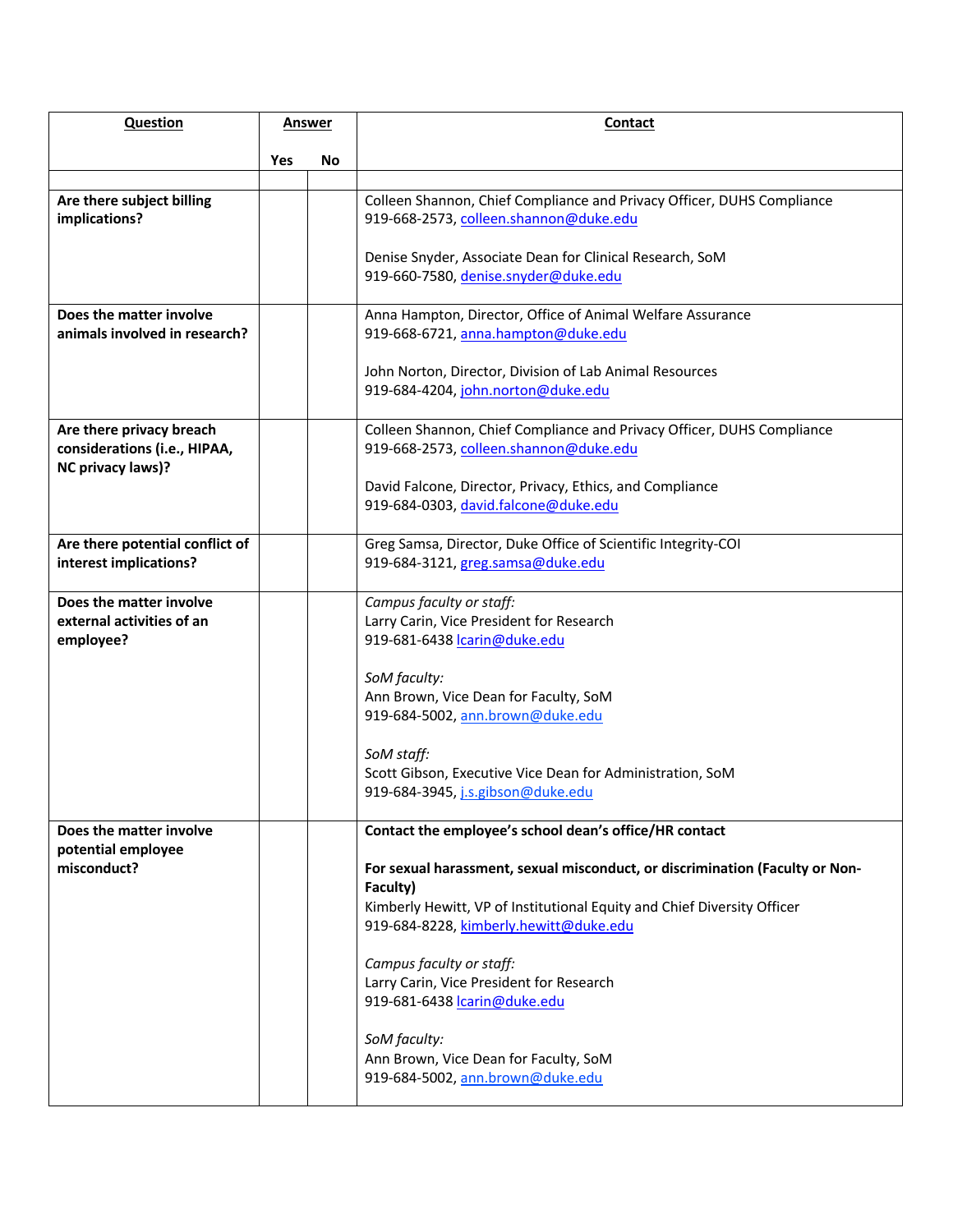| <b>Question</b>                                                                                                            | Answer |    | Contact                                                                                                                                                                                                                                                                                                                                                                                                                                                                                                                                                                                                                                                                                                 |
|----------------------------------------------------------------------------------------------------------------------------|--------|----|---------------------------------------------------------------------------------------------------------------------------------------------------------------------------------------------------------------------------------------------------------------------------------------------------------------------------------------------------------------------------------------------------------------------------------------------------------------------------------------------------------------------------------------------------------------------------------------------------------------------------------------------------------------------------------------------------------|
|                                                                                                                            | Yes    | No |                                                                                                                                                                                                                                                                                                                                                                                                                                                                                                                                                                                                                                                                                                         |
|                                                                                                                            |        |    | SoM staff:<br>Scott Gibson, Executive Vice Dean for Administration, SoM<br>919-684-3945, j.s.gibson@duke.edu                                                                                                                                                                                                                                                                                                                                                                                                                                                                                                                                                                                            |
| Is there an allegation of<br>Research Misconduct (i.e.,<br>falsification, fabrication,<br>plagiarism)?                     |        |    | Donna Kessler, Research Integrity Officer<br>919-668-5115, donna.kessler@duke.edu                                                                                                                                                                                                                                                                                                                                                                                                                                                                                                                                                                                                                       |
| Does the matter involve<br>potential student<br>misconduct?                                                                |        |    | For sexual harassment, sexual misconduct, or discrimination<br>Kimberly Hewitt, VP of Institutional Equity and Chief Diversity Officer<br>919-684-8228, kimberly.hewitt@duke.edu<br>If it involves undergraduate students:<br>Mary Pat McMahon, Vice Provost/Vice President for Student Affairs<br>919-684-3737, studentaffairs@duke.edu<br>If it involves graduate students:<br>Jacqueline Looney, Senior Associate Dean for Graduate Programs and Associate<br>Vice Provost for Academic Diversity, The Graduate School<br>919-684-2056 jlooney@duke.edu<br>If it involves Medical Students:<br>Caroline Haynes, Advisory Dean and Director of Student Affairs,<br>919-684-0860, hayne001@mc.duke.edu |
| Should the matter be<br>referred to Internal Audit for<br>a financial or compliance<br>audit?                              |        |    | Leigh Goller, Executive Director, Office of Audit, Risk, and Compliance<br>919-613-7639, leigh.goller@duke.edu                                                                                                                                                                                                                                                                                                                                                                                                                                                                                                                                                                                          |
| Should the matter be<br>referred to the Research<br>Compliance Assurance, i.e. a<br>directed or for cause study<br>review? |        |    | David Falcone, Director, Privacy, Ethics, and Compliance<br>919-684-0303, david.falcone@duke.edu                                                                                                                                                                                                                                                                                                                                                                                                                                                                                                                                                                                                        |
| Does the matter involve the<br><b>Duke Heath System?</b>                                                                   |        |    | Colleen Shannon, Chief Compliance and Privacy Officer, DUHS Compliance<br>919-668-2573, colleen.shannon@duke.edu<br>Joseph Rogers, DUHS Chief Medical Officer<br>919-681-3422, <i>l.pickett@duke.edu</i><br>Jennifer Adams, DUHS Director of Clinical Risk Management<br>919-684-3277, jennifer.c.adams@duke.edu                                                                                                                                                                                                                                                                                                                                                                                        |